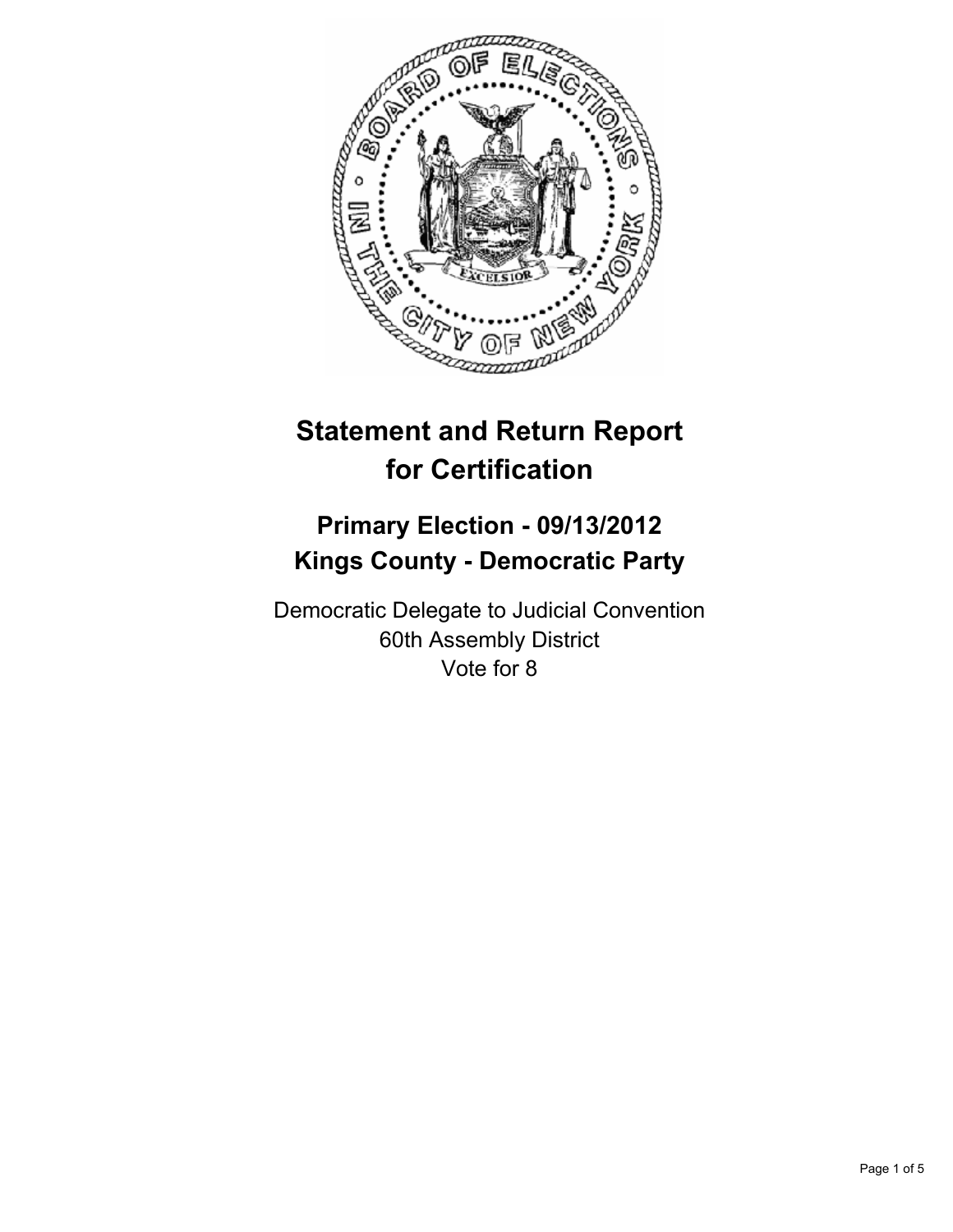

### **Assembly District 60**

| PUBLIC COUNTER                                           | 5,505 |
|----------------------------------------------------------|-------|
| <b>EMERGENCY</b>                                         | 1     |
| ABSENTEE/MILITARY                                        | 85    |
| <b>FEDERAL</b>                                           | 0     |
| SPECIAL PRESIDENTIAL                                     | 0     |
| <b>AFFIDAVIT</b>                                         | 134   |
| <b>Total Ballots</b>                                     | 5,725 |
| Less - Inapplicable Federal/Special Presidential Ballots | 0     |
| <b>Total Applicable Ballots</b>                          | 5,725 |
| <b>JOY SIMMONS</b>                                       | 1,522 |
| <b>ANDRE T. MITCHELL</b>                                 | 1,283 |
| <b>MELINDA PERKINS</b>                                   | 1,213 |
| <b>TERRY NORFLEET</b>                                    | 747   |
| <b>JOYCE SCOTT-BRAYBOY</b>                               | 954   |
| <b>ANITA FISCHER</b>                                     | 1,115 |
| ROSALYN MCINTOSH                                         | 831   |
| <b>JAMAL JOHNSON</b>                                     | 1,215 |
| <b>AIDA WILSON</b>                                       | 823   |
| AYSHA J. GOURDINE                                        | 558   |
| <b>SHIRLEY PAZANT</b>                                    | 661   |
| <b>EARL LUCAS</b>                                        | 1,119 |
| CAROL A. FAISON                                          | 905   |
| <b>JOYCE PEEPLES</b>                                     | 747   |
| <b>KATHLEEN LUCAS</b>                                    | 706   |
| <b>BARBARA ROLLINS</b>                                   | 635   |
| <b>KENNY MCLEMORE</b>                                    | 665   |
| <b>DIANE GORDON</b>                                      | 1,401 |
| <b>GLORIA JOHNSON</b>                                    | 809   |
| <b>BARBARA BRELAND</b>                                   | 560   |
| <b>DWAYNE FAISON</b>                                     | 721   |
| <b>BARBARA FAISON</b>                                    | 757   |
| SOLOMON PETTWAY                                          | 438   |
| CATHERINE GRANT (WRITE-IN)                               | 1     |
| CHARLES BARRON (WRITE-IN)                                | 1     |
| CHRISTOPHER POUPPIST (WRITE-IN)                          | 1     |
| DARMA DIAZ (WRITE-IN)                                    | 1     |
| ERIK DILAN (WRITE-IN)                                    | 1     |
| ERIK MARTIN (WRITE-IN)                                   | 1     |
| JUAN RODRIGUEZ (WRITE-IN)                                | 1     |
| JUSTINE GREGORY (WRITE-IN)                               | 1     |
| KHADIJAH JOHNSON (WRITE-IN)                              | 1     |
| MARTIN DILAN (WRITE-IN)                                  | 2     |
| MICHAEL DOLDRON (WRITE-IN)                               | 1     |
| PAULA MELENDEZ (WRITE-IN)                                | 1     |
| RAFAEL ESPINAL (WRITE-IN)                                | 2     |
| RENEE HAYNES (WRITE-IN)                                  | 1     |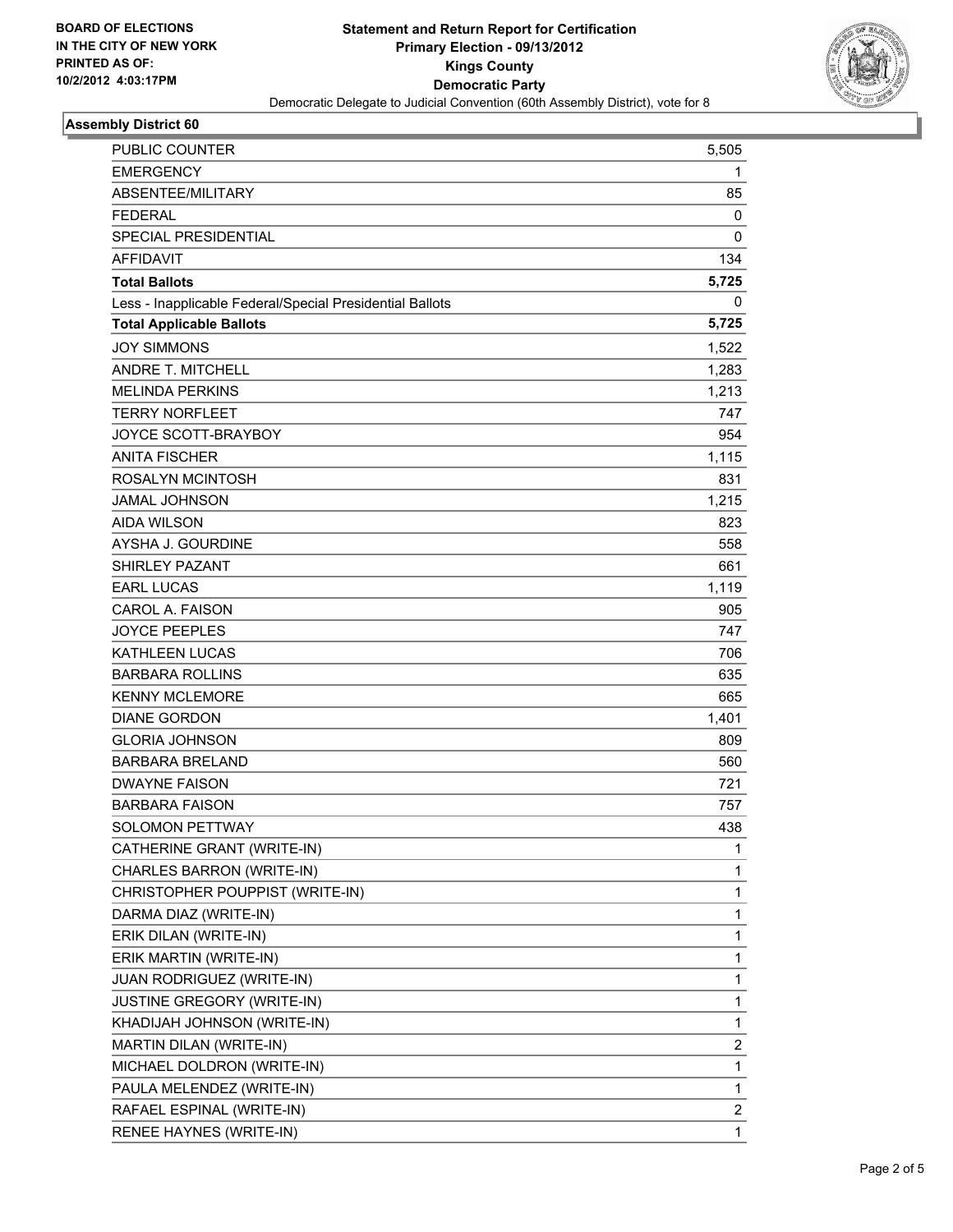

## **Assembly District 60**

| SEAN HENRY (WRITE-IN)              |        |
|------------------------------------|--------|
| UNATTRIBUTABLE WRITE-IN (WRITE-IN) | 157    |
| <b>Total Votes</b>                 | 20.559 |
| Unrecorded                         | 25.241 |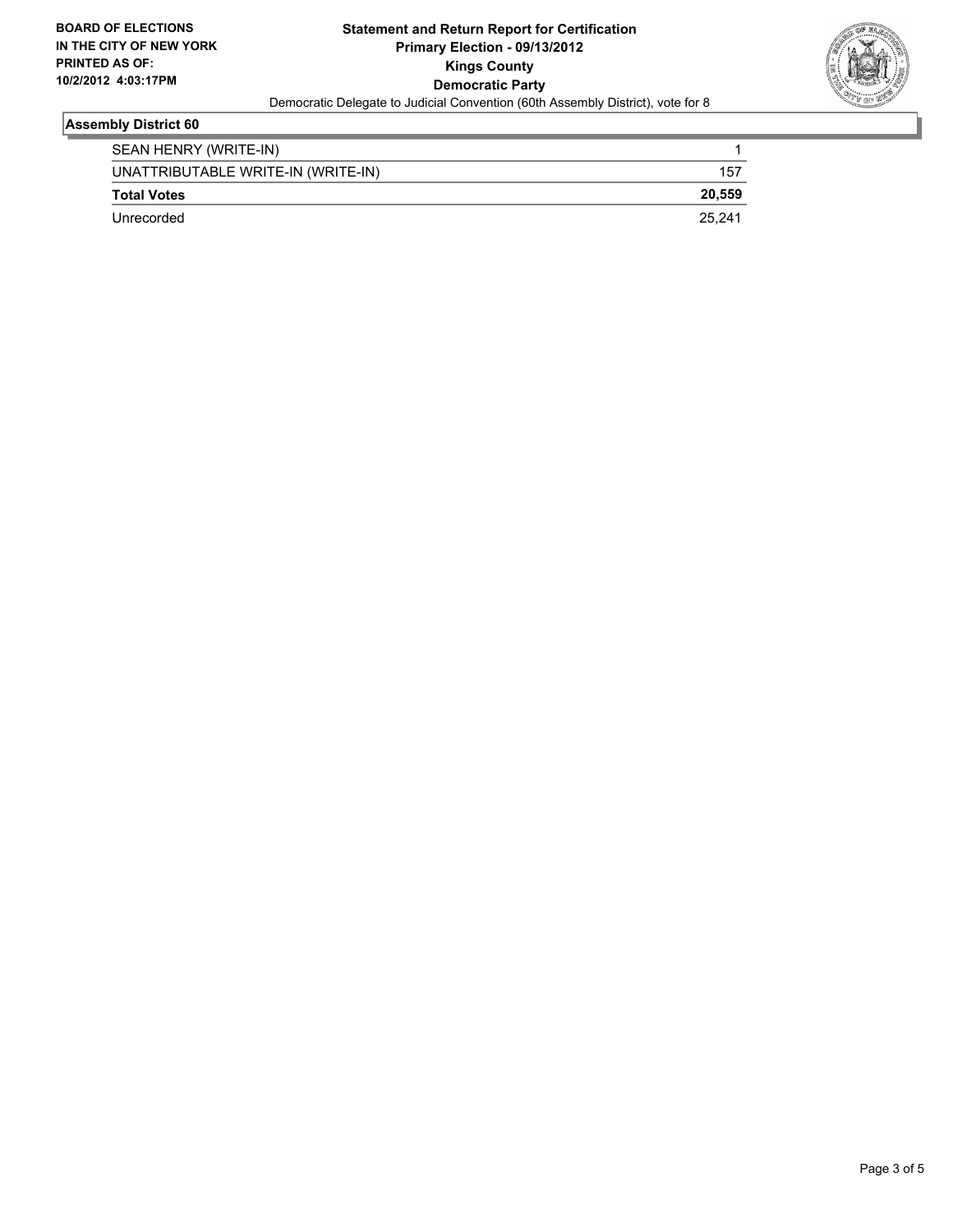

#### **Total for Democratic Delegate to Judicial Convention (60th Assembly District) - Kings County**

| PUBLIC COUNTER                                           | 5,505          |
|----------------------------------------------------------|----------------|
| <b>EMERGENCY</b>                                         | 1              |
| ABSENTEE/MILITARY                                        | 85             |
| <b>FEDERAL</b>                                           | 0              |
| <b>SPECIAL PRESIDENTIAL</b>                              | 0              |
| <b>AFFIDAVIT</b>                                         | 134            |
| <b>Total Ballots</b>                                     | 5,725          |
| Less - Inapplicable Federal/Special Presidential Ballots | 0              |
| <b>Total Applicable Ballots</b>                          | 5,725          |
| <b>JOY SIMMONS</b>                                       | 1,522          |
| <b>ANDRE T. MITCHELL</b>                                 | 1,283          |
| <b>MELINDA PERKINS</b>                                   | 1,213          |
| <b>TERRY NORFLEET</b>                                    | 747            |
| JOYCE SCOTT-BRAYBOY                                      | 954            |
| <b>ANITA FISCHER</b>                                     | 1,115          |
| ROSALYN MCINTOSH                                         | 831            |
| <b>JAMAL JOHNSON</b>                                     | 1,215          |
| <b>AIDA WILSON</b>                                       | 823            |
| AYSHA J. GOURDINE                                        | 558            |
| <b>SHIRLEY PAZANT</b>                                    | 661            |
| <b>EARL LUCAS</b>                                        | 1,119          |
| <b>CAROL A. FAISON</b>                                   | 905            |
| <b>JOYCE PEEPLES</b>                                     | 747            |
| KATHLEEN LUCAS                                           | 706            |
| <b>BARBARA ROLLINS</b>                                   | 635            |
| <b>KENNY MCLEMORE</b>                                    | 665            |
| <b>DIANE GORDON</b>                                      | 1,401          |
| <b>GLORIA JOHNSON</b>                                    | 809            |
| <b>BARBARA BRELAND</b>                                   | 560            |
| <b>DWAYNE FAISON</b>                                     | 721            |
| <b>BARBARA FAISON</b>                                    | 757            |
| <b>SOLOMON PETTWAY</b>                                   | 438            |
| CATHERINE GRANT (WRITE-IN)                               | 1              |
| CHARLES BARRON (WRITE-IN)                                | $\mathbf{1}$   |
| CHRISTOPHER POUPPIST (WRITE-IN)                          | 1              |
| DARMA DIAZ (WRITE-IN)                                    | $\mathbf{1}$   |
| ERIK DILAN (WRITE-IN)                                    | $\mathbf{1}$   |
| ERIK MARTIN (WRITE-IN)                                   | 1              |
| JUAN RODRIGUEZ (WRITE-IN)                                | 1              |
| JUSTINE GREGORY (WRITE-IN)                               | $\mathbf{1}$   |
| KHADIJAH JOHNSON (WRITE-IN)                              | 1              |
| MARTIN DILAN (WRITE-IN)                                  | $\overline{2}$ |
| MICHAEL DOLDRON (WRITE-IN)                               | 1              |
| PAULA MELENDEZ (WRITE-IN)                                | 1              |
| RAFAEL ESPINAL (WRITE-IN)                                | 2              |
| RENEE HAYNES (WRITE-IN)                                  | $\mathbf{1}$   |